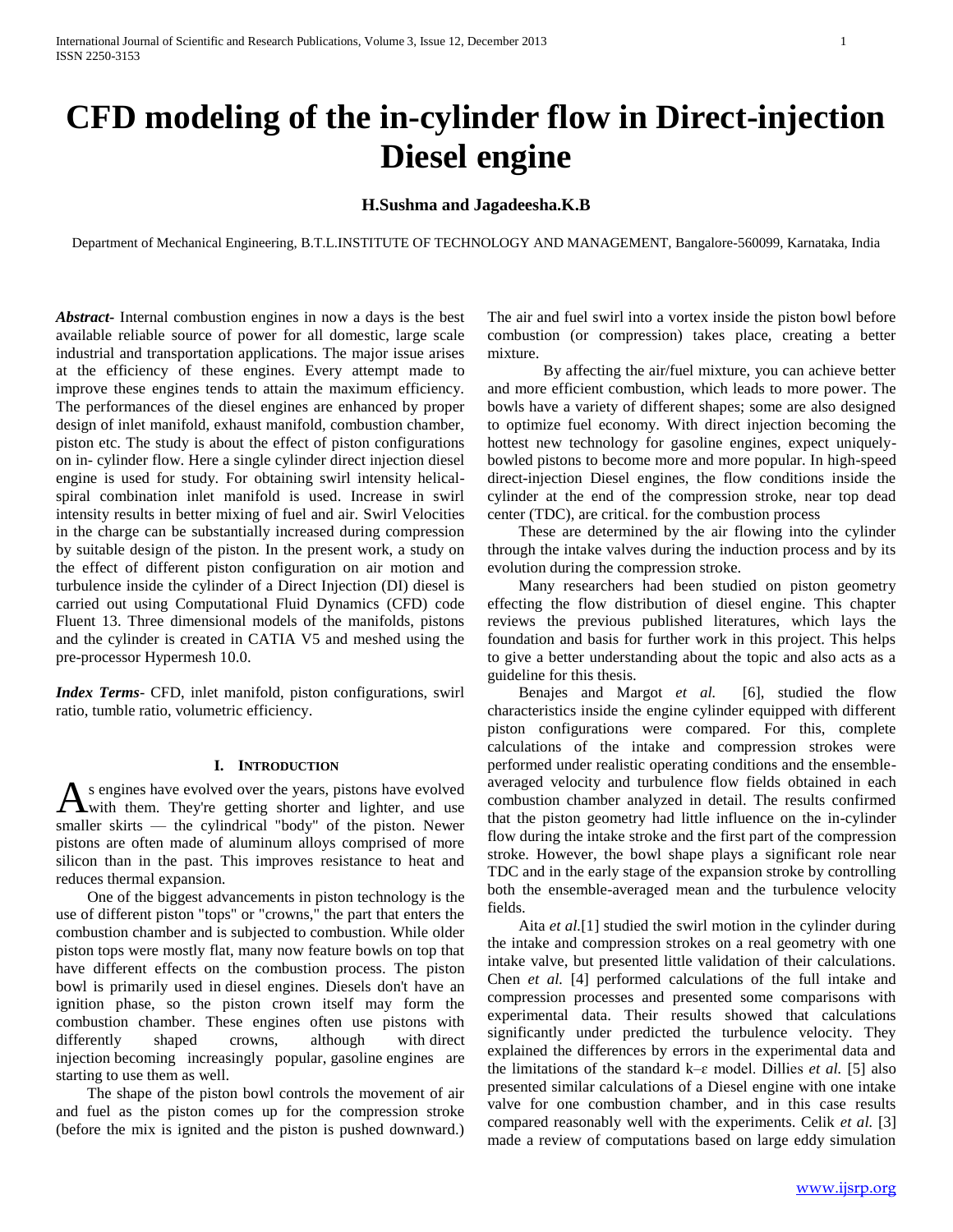(LES) and concluded that this method has great potential in this kind of application; however its computational cost is still too high for engine design.

 From the review of literature, it can be noted that, design of inlet manifold configuration and piston geometry is very important in an IC engine. Hence, this study looks up on the effect of helical-spiral combined configuration with different piston configurations on the induced mean swirl velocity in the piston bowl at TDC, swirl ratio during suction and compression stroke, turbulent kinetic energy variation and volumetric efficiency at engine speed 1000 rpm.

Objective of the present study is:

- Perform CFD Simulation of the IC engine with inlet valve, intake manifold (Helical-spiral combination) and piston using dynamic mesh approach.
- Study the effect of different piston head configurations on the in-cylinder flow-(only intake and compression stroke).
- Compare effect of different piston head configurations on volumetric efficiency, turbulence, swirl and tumble ratio in the engine.

 By using the CFD code, flow field can be predicted by solving the governing equations viz., continuity, momentum and energy. The renormalization group theory (RNG k-ε) turbulent model is used for analyzing the physical phenomena involved in the change of kinetic energy. In this work, three pistons (piston A, piston B and piston C,) and in-cylinder flow field investigations are carried out for an engine speed 3000 rpm.

## **II. ENGINE AND COMPUTATIONAL DETAILS**

 The base engine is same for all three piston configurations CFD analysis. The detailed specification of the base engine selected for the simulation is given in Table 1. The engine selected is a single cylinder research DI diesel engine with Helical-spiral combination inlet manifold.

| Table 1: Geometrical characteristics of the engine |
|----------------------------------------------------|
|----------------------------------------------------|

| Bore                  | 130.0 mm           |
|-----------------------|--------------------|
| Stroke                | $150.0 \text{ mm}$ |
| Connecting rod length | $275.0 \text{ mm}$ |
| Displacement          | 1991 cm3           |
| Intake valve diameter | 44.4 mm            |
| Intake valve angle    | $60^{\circ}$       |

## **III. METHODOLOGY**

 The methodology adopted for the present work is as follows. Flow through the intake manifold is simulated to study the in cylinder flow field during non-reacting conditions, which includes the following steps:

 • Solid modeling of the intake manifold and cylinder geometry with valves.

 • Mesh generation. Solution of the governing equations with appropriate boundary conditions.

 • Comparison of the simulated results with the various piston configurations

 The study is expected to explore the potential of using CFD tool for design and optimization of engine piston geometry. The commercial CFD code ANSYS FLUENT 13.0 is used for the analysis of flow. The CFD package includes user interfaces to input problem parameters and to examine the results. The code contains three elements

- 1. Pre-Processor
- 2. Solver
- 3. Post Processor

 Preprocessor mainly involves the creation of basic 3D model, grid generation and fixing of the boundary conditions. Modeling and meshing is done in Hypermesh 10.0 and is exported to ANSYS FLUENT 13.0 for completing the mesh.



**Figure 1 Geometric model of IC Engine manifold**



**Figure 2: Geometric model of IC Engine manifold**



## **IV. GEOMETRY DECOMPOSITION AND MESH GENERATIONS**

 Two approaches are employed in Fluent 13.0 to solve incylinder problems, namely, hybrid approach and layering approach. While the hybrid approach is used for engines with canted valves like most SI engines, the layering approach is typically used for engines with vertical valves like most diesel engines. For either approach mentioned above, in-cylinder problems solved in Fluent consist of three stages. The first stage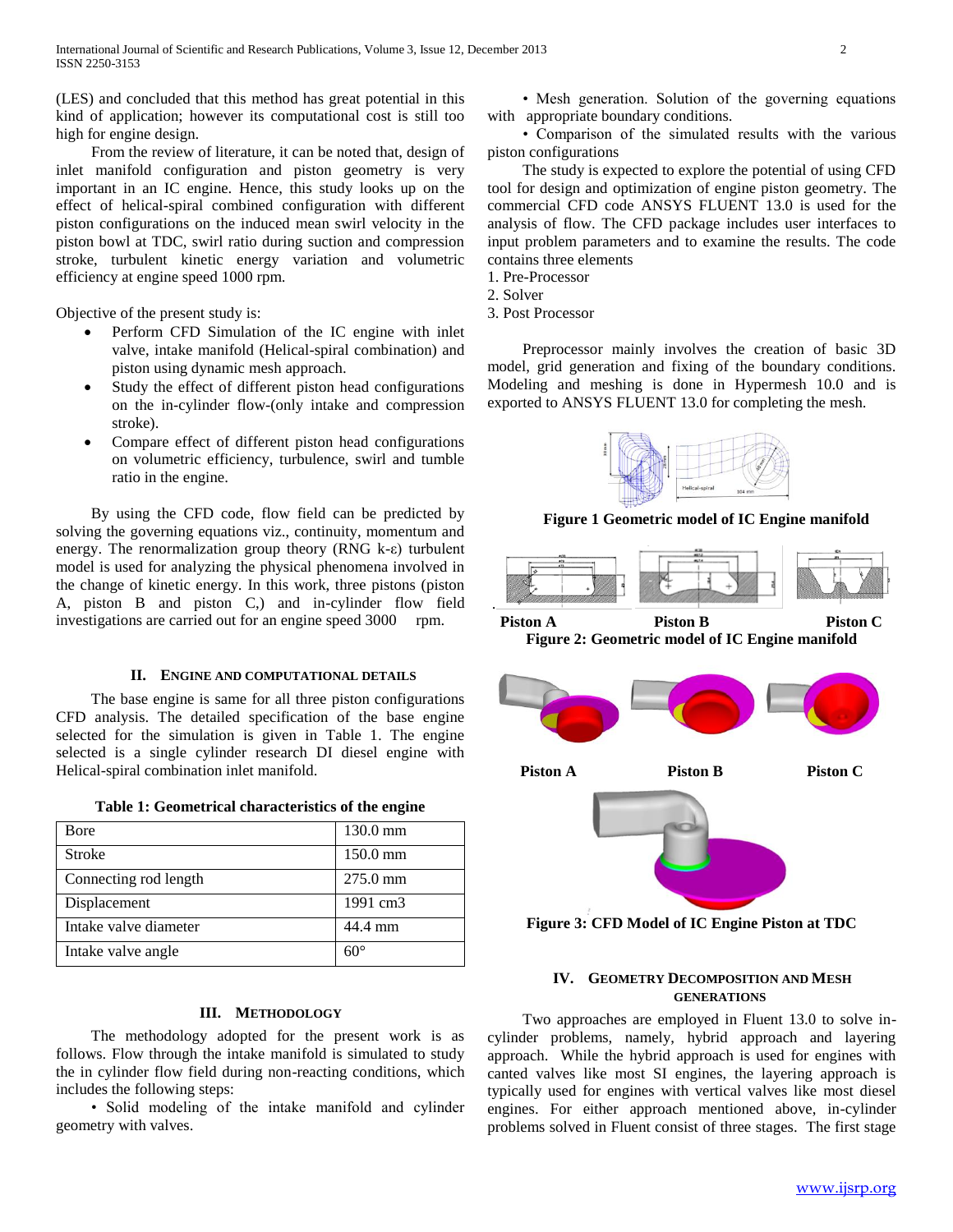is to decompose the geometry into different zones and mesh them properly. By breaking up the model into different zones, it is possible to apply different mesh motion strategies to different regions in a single simulation. The second stage is to setup the engine case inside Fluent with the help of a setup journal. The third stage is to perform a transient in-cylinder simulation. The decomposition process is shown in Fig 4. The computational domain includes intake ports and valves, the cylinder and the piston bowl. The number of cells varies from 0.5 million cells in TDC, to 1.6 million cells in bottom dead center (BDC). Since the computational domain is very complex, composed of different zones with different topologies, each zone has been meshed separately (see Fig. 4). This strategy is very useful to obtain a good quality grid and to reduce significantly the meshing time. The connectivity of the various sub-domains is ensured by means of arbitrary interfaces that connect common faces of adjacent zones. Both intake ducts have been meshed following a similar topology, the cells are oriented in the flow direction and they are joined with a cylindrical structured mesh in the zone upstream of the valves. The mesh above the valves has been constructed by revolution of a structured mesh section. During the compression stroke, once the intake valves are closed, the intake ports subdomains are disconnected from the calculation, so that only the combustion chamber is considered.



**Figure 4: Mesh Boundary and Cell Zone Nomenclature**

## **V. CFD ANALYSIS OF IC ENGINE**

## **5.1 Governing Equations in CFD**

 There are mainly three equations we solve in computational fluid dynamics problem. They are Continuity equation, Momentum equation (Navier Stokes equation) and Energy equation. The flow of most fluids may be analyzed mathematically by the use of two equations. The first, often referred to as the Continuity Equation, requires that the mass of fluid entering a fixed control volume either leaves that volume or accumulates within it. It is thus a "mass balance" requirement posed in mathematical form, and is a scalar equation. The other governing equation is the Momentum Equation, or Navier-Stokes Equation, and may be thought of as a "momentum balance".

The Navier-Stokes equations are vector equations, meaning that there is a separate equation for each of the coordinate directions (usually three).

## **5.2 Transient IC engine analysis**

 To carryout IC engine dynamic analysis meshed model of manifold with combustion chamber is imported into ANSYS Fluent 13.0. The CFD simulation is carried out for only cold flow without combustion. The procedure for solver settings selection of turbulence model and applying boundary conditions to simulate analysis is discussed in this section.

#### **5.3 Boundaries and initial conditions**

 Constant pressure is used as boundary condition at both the intake and the exhaust manifolds. Attach boundaries are specified on the coincident cell face near the cells above / below the valve. No slip wall boundary condition in conjunction with logarithmic law of wall is used. Walls are considered to be adiabatic.

## **5.4 Mathematical model**

 In this thesis RNG k- ε model because, in this model *'k'* is the turbulence kinetic energy and is defined as the variance of the fluctuations in velocity. It has dimensions of  $(L^2 T^2)$ , e.g.  $m^2/s^2$ . *' '* is the turbulence eddy dissipation (the rate at which the velocity fluctuations dissipate) and has dimensions of *k* per unit time  $(L^2T^3)$ , e.g.  $m^2/s^3$ .

 The turbulent kinetic energy equation as modeled has a number of simplifications from the rigorous equation.

$$
\frac{\partial k}{\partial t} + u_j \frac{\partial k}{\partial x_j} = \tau_{tij} \frac{\partial u_i}{\partial x_j} - \varepsilon + \frac{\partial}{\partial x_j} \left[ V + v_t / \sigma_k \frac{\partial k}{\partial x_j} \right]
$$

$$
\tau_{t,ij} = -\overline{u_i u_j} = 2v_t S_{ij} - \frac{2}{3} k \delta_{ij}
$$

 The first term on the RHS is the production of '*k'*, the second term  $(\varepsilon)$  is the specific dissipation per unit mass. The last terms describe the transport of '*k'* by molecular and turbulent diffusion.

 The standard k-*ɛ* model is the default turbulence model in Fluent. Rather than solving for a length scale it solves a second transport equation for the dissipation rate.

$$
\frac{\partial k}{\partial t} + u_j \frac{\partial k}{\partial x_j} = \tau_{tij} \frac{\partial u_i}{\partial x_j} - \varepsilon + \frac{\partial}{\partial x_j} \left[ V + v_t / \sigma_k \frac{\partial k}{\partial x_j} \right]
$$
\n
$$
\frac{\partial \varepsilon}{\partial t} + u_j \frac{\partial \varepsilon}{\partial x_j} = C_{z1} \frac{\varepsilon}{k} \tau_{tij} \frac{\partial u_i}{\partial x_j} - C_{z2} \frac{\varepsilon^2}{k} + \frac{\partial}{\partial x_j} \left[ V + v_t / \sigma_z \frac{\partial \varepsilon}{\partial x_j} \right]
$$
\n
$$
v_t = C_\mu k^2 / \varepsilon
$$

 This model was derived and tuned for Flows with high Reynolds numbers. This implies that it is suited for flows where the turbulence is nearly iso-tropic and is suited to flows where the energy cascade proceeds in local equilibrium with respect to generation.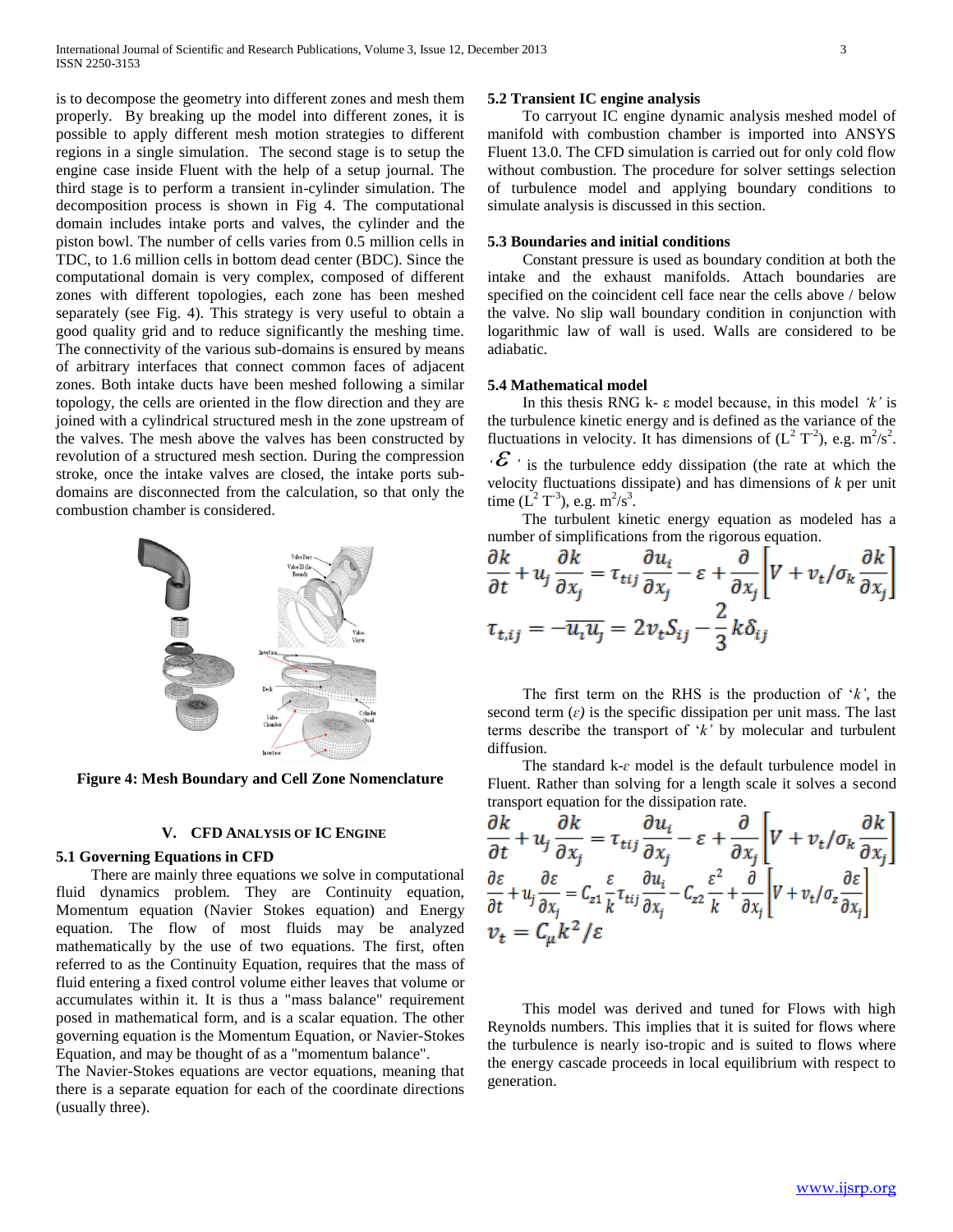## **VI. RESULTS AND DISCUSSION**

 In this chapter, the results from the modeling and CFD simulation using FLUENT software are shown and discussed. Results are shown in term of graphs for the simulation results for pressure distribution, temperature distribution and Velocity.

 The moving mesh is generated by DYNAMIC MESH ROUTINE, a moving mesh module in FLUENT. In engine operation, valves and the piston move, so the mesh should move according to the real engine in order to simulate the charge of valve and piston position with crank angle. Piston and piston bowl movement are decided by the stroke, connecting rod and crank angle. Calculation starts at  $360^{\circ}$ CA and ends at  $1080^{\circ}$ CA. A cold flow analysis is performed for this purpose. Cold flow simulations for IC engines can provide valuable design information to engineers. These simulations allow for the effect on volume efficiency, swirl and tumble characteristics to be predicted based on changes in port and combustion chamber design, valve lift timing, or other parameters.

#### **6.1 Pressure and temperature**

 The graphs Fig 5 and 6 shows pressure distribution, temperature distribution are plotted against the time step for various cases. Note that each increment of a time step is equals to an increment of 0.25° of crank angle. Piston starts from TDC about 0 degrees and the maximum pressure reaches at 360 degree. At the start of combustion after the ignition delay there is a sudden change of slope of the p-θ curve. The pressure rises rapidly for a few crank angle degrees, and then moves slowly towards a peak value. The Maximum pressure and end of compression stroke is 60 bars and temperature is 980 K.



**Figure 5 Pressure Vs. crank angle**



**Figure 6. Pressure Vs. crank angle 6.2 Swirl and Tumble ratio inside the cylinder**

 Swirl and tumble ratios are generally defined as the ratio of the angular momentum of the in cylinder flow about each of the three orthogonal axes. It is normalized against the same gas rotating as solid body the same axes at crank speed. The usual method for determining these ratio is, first the centre of the combustion chamber is determined. Then the X, Y and Z are dined with the origin of the centre of the mass. The Z axis is defined as being parallel to the line of piston motion. The Y axis is defined as perpendicular to Z and parallel to central axis of the inlet manifold. Finally, the X axis is defined as perpendicular to Z and Y.



**Figure 7 Swirl ratios for different piston configurations**

 Figure 6.9 shows the variation of Swirl Ratio (SR) inside the cylinder with respect to crank angle for different piston configurations at 1000 rpm. During the suction stroke, the swirl ratio increases till the maximum valve lift position and gradually decreases till the end of valve closing and again increases at the end of compression stroke. In the comparison of swirl ratio at 1000 rpm, maximum value is obtained for piston B configuration over the other two pistons.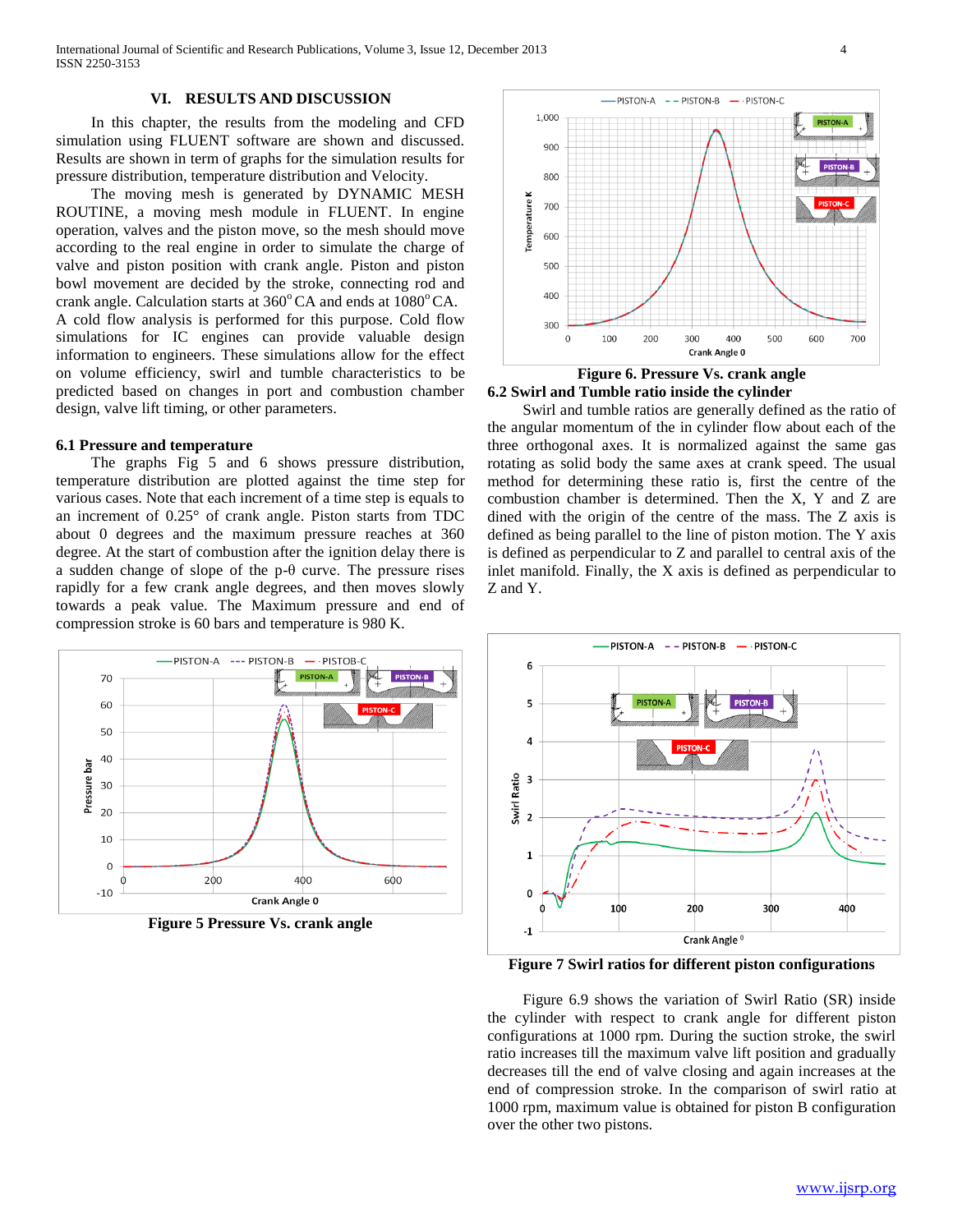

**configurations**

 Fig. 8 and 9 shows the variation of the TR with CADs at 1000 rpm engine speed considered in this study during suction and compression strokes. It is observed that the TR ratio changes its magnitude (positive to negative or vice versa) indicating overall air movement changes its direction during entire cycle with CADs. The reasons for this could be: (i) change in the overall tumble flow pattern due to low pressure and bifurcation zones, (ii) change in piston speed with CA, and (iii) change in the direction of the piston movement during suction and compression strokes. With an increase in engine speed, variation in TR is marginal at all the CA. However, at 50 to 100 CAD, TR is maximum.

 It shows Stronger the tumble motion (more TR), more the turbulent kinetic energy released during its break down at the end of compression stroke. Also, it helps in higher turbulence levels at the time of ignition. Among the intake manifold shapes considered in this study, piston A results in higher TR compared to the piston B and piston C .



**Figure.9 Tumble ratio X for different manifold configurations**

## **6.3 Turbulent kinetic energy inside the cylinder**

 The following figure shows the turbulent kinetic energy level during the suction and compression processes at different CAs for piston A, B and C.



At 240° Figure 10 TKE at different crank angles of piston A

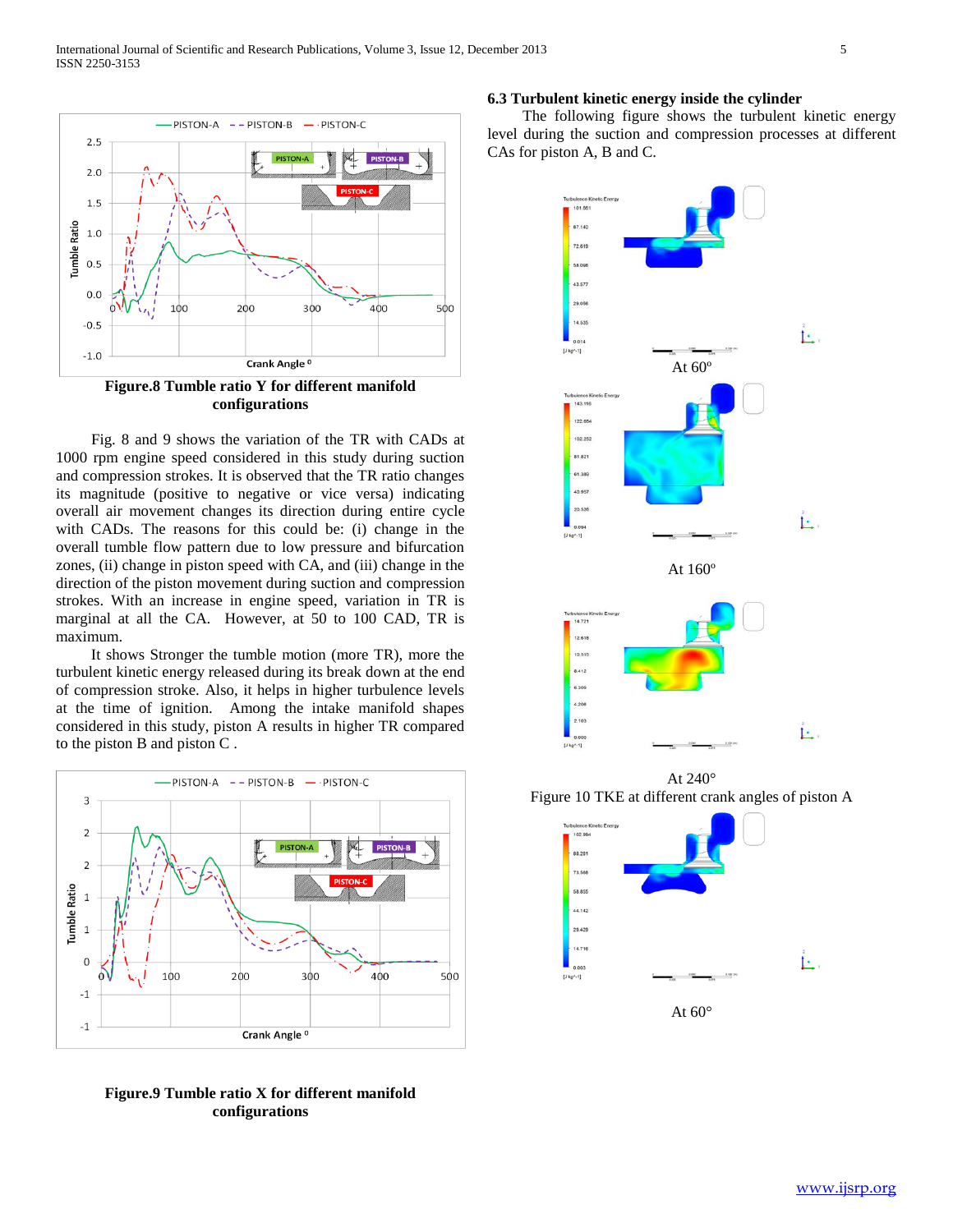

Figure 11. TKE at different crank angles of piston B







At 160 º



Figure 12. TKE at different crank angles of piston C

 Figure 13 shows the variation of Turbulent Kinetic Energy (TKE) with crank angle at 3000 rpm for different pistons. It is observed that the piston configuration affects the turbulence of the fluid inside the cylinder. It reaches the peak value during the maximum valve open condition. The variation of TKE is probably due to different level of air induced through the inlet manifold. The dissipation of KE is on account of increased fluid motion. Due to this, high SR is observed for piston B than other pistons and low level of TKE as shown in Figure 7, while piston A shows low SR as well as low TKE



**Figure 13 Turbulent Kinetic energy for different piston configurations**

### **6.4 Volumetric efficiency**

 The piston A shows lower volumetric efficiency whereas Piston C shows higher volumetric efficiency. Turbulence consumes energy; hence swirl produced in the cylinder consumes energy. As piston B has maximum swirl ratio volumetric efficiency in this piston is less and therefore volumetric efficiency in piston C is maximum. Volumetric efficiency is interrelated with swirl.